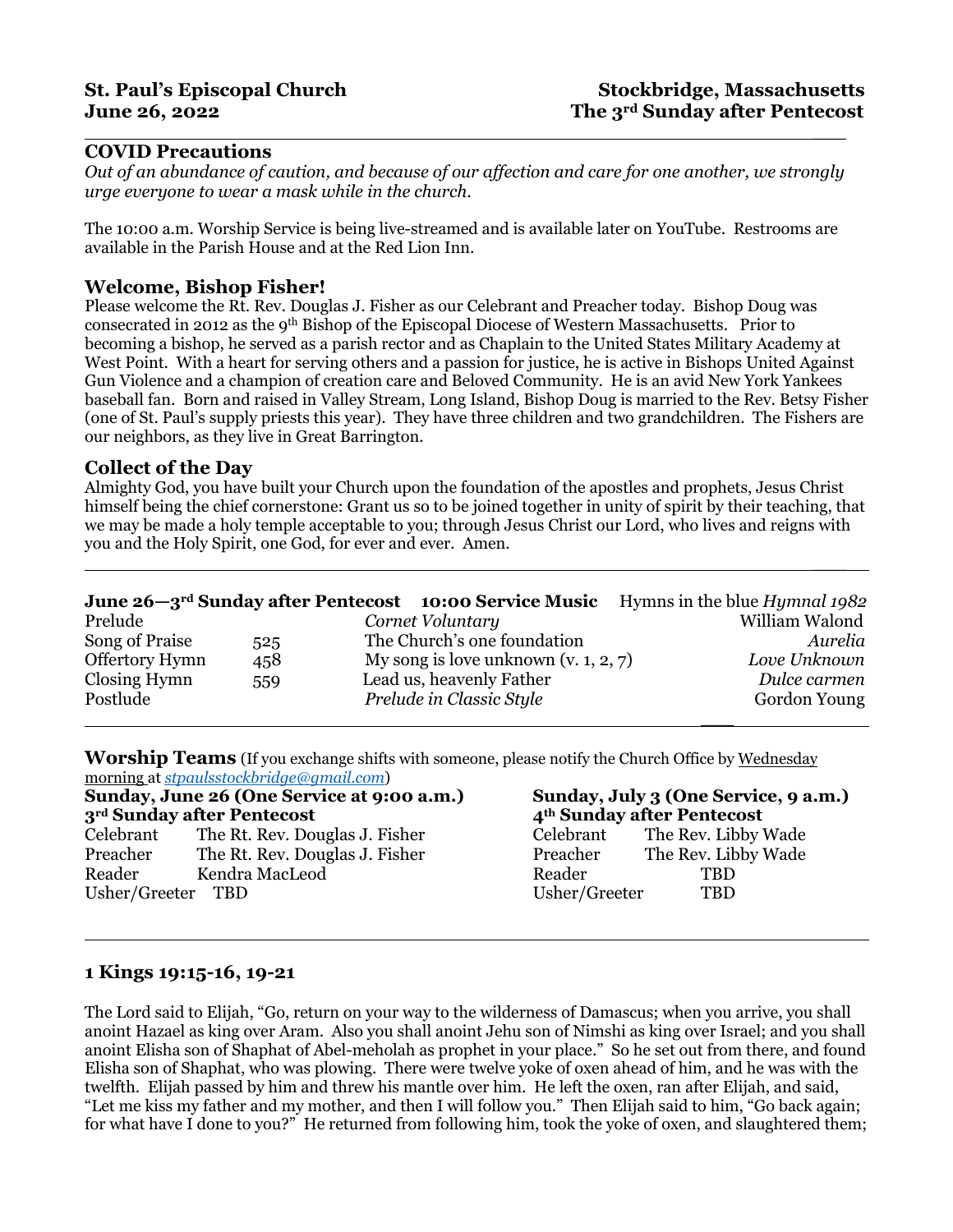using the equipment from the oxen, he boiled their flesh, and gave it to the people, and they ate. Then he set out and followed Elijah, and became his servant.

# **Psalm 16**

- 1 Protect me, O God, for I take refuge in you;\* I have said to the Lord, "You are my Lord, my good above all other."
- 2 All my delight is upon the godly that are in the land,\* upon those who are noble among the people.
- 3 But those who run after other gods\* shall have their troubles multiplied.
- 4 Their libations of blood I will not offer,\* nor take the names of their gods upon my lips.
- 5 O Lord, you are my portion and my cup;\* it is you who uphold my lot.
- 6 My boundaries enclose a pleasant land;\* indeed, I have a goodly heritage.
- 7 I will bless the Lord who gives me counsel;\* my heart teaches me, night after night.
- 8 I have set the Lord always before me;\* because he is at my right hand I shall not fall.
- 9 My heart, therefore, is glad, and my spirit rejoices;\* my body also shall rest in hope.
- 10 For you will not abandon me to the grave,\* nor let your holy one see the Pit.
- 11 You will show me the path of life;\* in your presence there is fullness of joy, and in your right hand are pleasures for evermore.

# **Galatians 5:1, 13-25**

For freedom Christ has set us free. Stand firm, therefore, and do not submit again to a yoke of slavery. For you were called to freedom, brothers and sisters; only do not use your freedom as an opportunity for self-indulgence, but through love become slaves to one another. For the whole law is summed up in a single commandment, "You shall love your neighbor as yourself." If, however, you bite and devour one another, take care that you are not consumed by one another. Live by the Spirit, I say, and do not gratify the desires of the flesh. For what the flesh desires is opposed to the Spirit, and what the Spirit desires is opposed to the flesh; for these are opposed to each other, to prevent you from doing what you want. But if you are led by the Spirit, you are not subject to the law. Now the works of the flesh are obvious: fornication, impurity, licentiousness, idolatry, sorcery, enmities, strife, jealousy, anger, quarrels, dissensions, factions, envy, drunkenness, carousing, and things like these. I am warning you, as I warned you before: those who do such things will not inherit the kingdom of God. By contrast, the fruit of the Spirit is love, joy, peace, patience, kindness, generosity, faithfulness, gentleness, and selfcontrol. There is no law against such things. And those who belong to Christ Jesus have crucified the flesh with its passions and desires. If we live by the Spirit, let us also be guided by the Spirit.

# **Luke 9:51-62**

When the days drew near for Jesus to be taken up, he set his face to go to Jerusalem. And he sent messengers ahead of him. On their way they entered a village of the Samaritans to make ready for him; but they did not receive him, because his face was set toward Jerusalem. When his disciples James and John saw it, they said, "Lord, do you want us to command fire to come down from heaven and consume them?" But he turned and rebuked them. Then they went on to another village. As they were going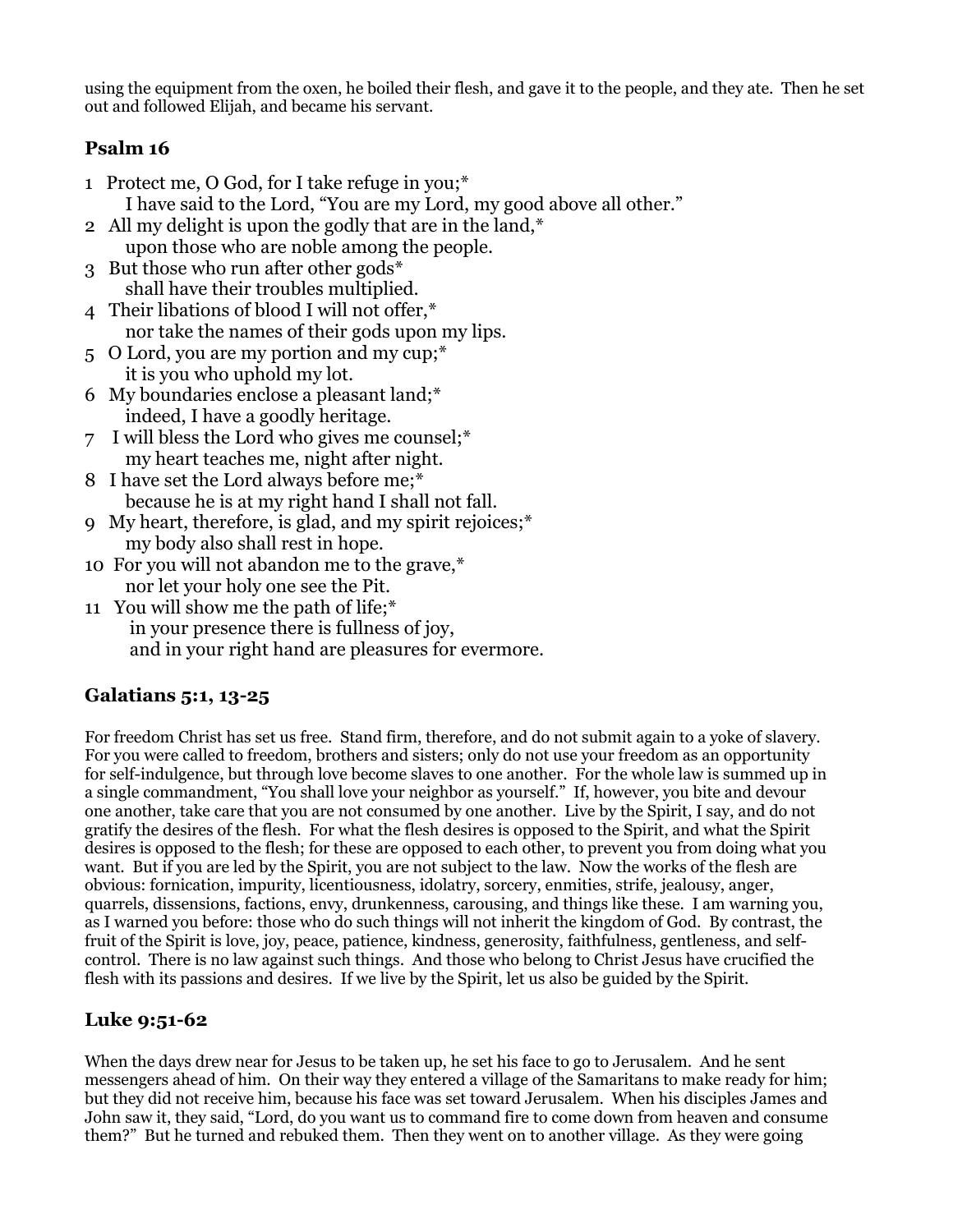along the road, someone said to him, "I will follow you wherever you go." And Jesus said to him, "Foxes have holes, and birds of the air have nests; but the Son of Man has nowhere to lay his head." To another he said, "Follow me." But he said, "Lord, first let me go and bury my father." But Jesus said to him, "Let the dead bury their own dead; but as for you, go and proclaim the kingdom of God." Another said, "I will follow you, Lord; but let me first say farewell to those at my home." Jesus said to him, "No one who puts a hand to the plow and looks back is fit for the kingdom of God."

# **Parish Prayer List**

- People we pray for on Sundays: Bruce and Charles
- Long-term prayer list: Piers, Katrina, Rich, Karen, Michael, Tom, Khali, George, Doug, George, David, Barbara, Christy, John, Peter & Darryl, Florence
- Those who have died: Sarah Sedgwick Ginocchio
- Our partners at Grace Church, Great Barrington, and their priest Tina Rathbone; Christ Trinity Episcopal-Lutheran Church, Sheffield, and their priest Erik Karas; the Austen Riggs community and the Riverbrook Residence;
- Victims of war, violence, abuse, persecution, and disaster at home and abroad; and those impacted by the pandemic
- Outreach Ministry of the Week: Gideon's Garden
- Diocesan Cycle of Prayer: Good Shepherd, Oxford
- Anglican Cycle of Prayer: Province of the Episcopal Church of Sudan
- Birthdays: Vaunie Graulty (6/28), Mary Berle (6/30), Ginny Wilcox (6/30)
- Anniversaries: Donna & Jonathan Gray  $(6/28)$ , Jake & Tamara McCandless  $(7/2)$
- Today's flowers are given by Elizabeth Sibolski in memory of John A. Sibolski, Jr.

## **"Transforming Guns into Garden Tools" A Demonstration on Saturday, June 25, 10 a.m. – 2 p.m.** Gardner Memorial AME Zion Church

 $\mathcal{L}$ 

36 Bay Street, Springfield, MA

# **July Sunday Worship Moves Outside at 9 a.m.**

For the month of July, we will have ONE SERVICE ONLY at 9:00 a.m. on St. Paul's Lawn. Though we'll have a few chairs set up, you can help by bringing your own lawn chair. We'll also need help setting up at 8:15 a.m. and putting everything away after the service. Music will be provided by our Music Director Dillon Streifeneder, guitarist Doug Schmolze on July 17, and of course the birds. If you are willing to host lemonade on the lawn after the service, please let Martha Bodine know. Be a witness to the community as we enjoy fellowship with each other, cool breezes (we hope), breaking bread, and praising God for the wonders of creation. In case of inclement weather, we'll move inside. Although the Sunday service will not be livestreamed in July, those who can't attend in person are urged to participate in a Morning Prayer worship service on Zoom each Wednesday at 8:30 a.m. The Zoom link is on our website.

> **Sunday, July 17, 4:00 pm at St. Paul's Conversation Galante – Jewels of the French Baroque A Concert presented by Crescendo Rodrigo Tarraza, traverso; Gina Allende, viola da gamba;**

**Hideki Yamaya, theorbo; Christine Gevert, harpsichord**

This concert recreates the experience of what was considered to be one of the highest privileges: hearing a small ensemble of highly qualified musicians in an intimate setting, performing music from the golden era of baroque chamber music in France. We are pleased that Crescendo has chosen our historic church as the site for this concert. Tickets are \$35 (general seating), \$60 (premium seating), and \$10 (youth). For tickets: https://CrescendoMusic.ludus.com/19245 \_\_\_\_\_\_\_\_\_\_\_\_\_\_\_\_\_\_\_\_\_\_\_\_\_\_\_\_\_\_\_\_\_\_\_\_\_\_\_\_\_\_\_\_\_\_\_\_\_\_\_\_\_\_\_\_\_\_\_\_\_\_\_\_\_\_\_\_\_\_\_\_\_\_